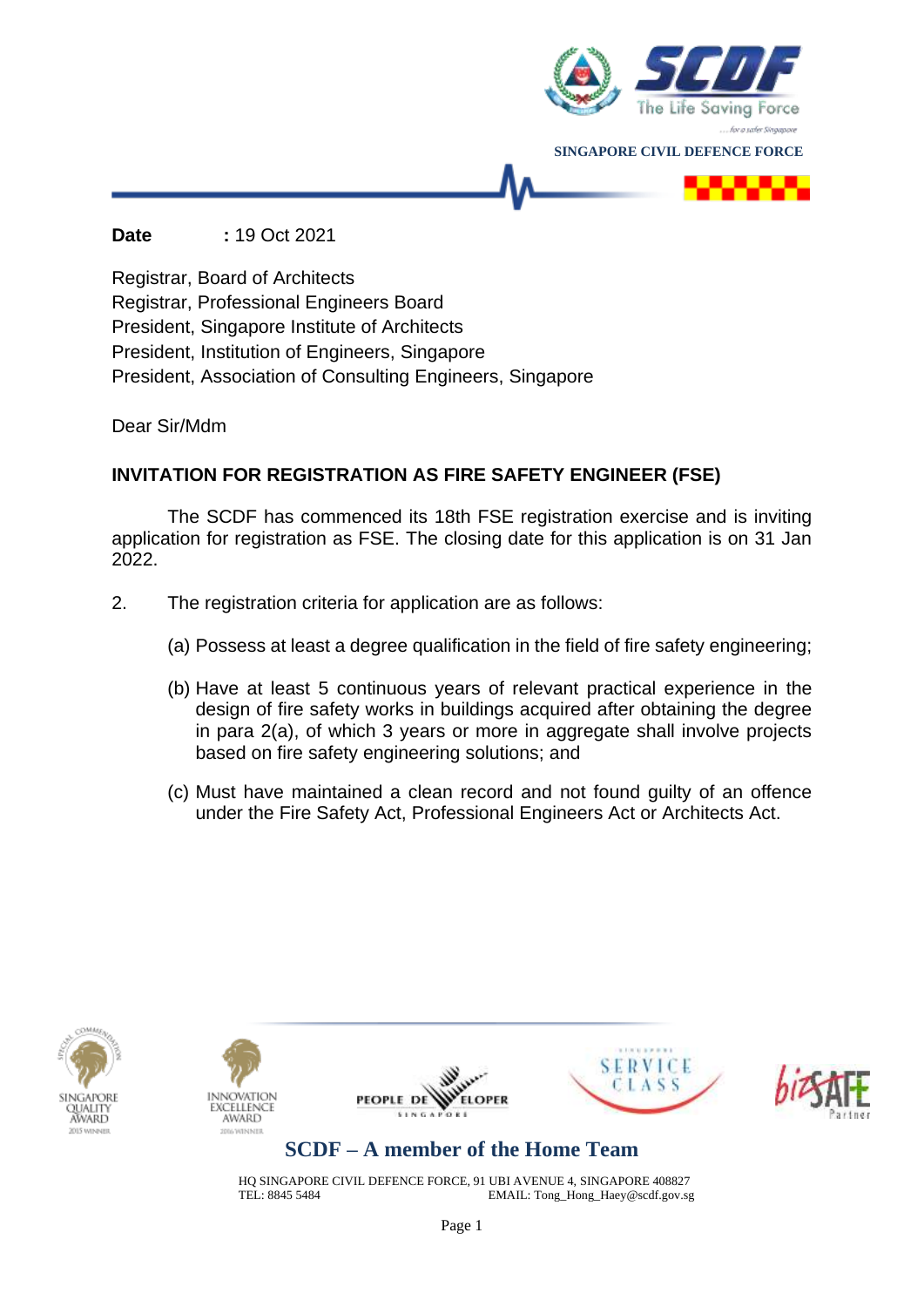3. Applicants who wish to register as a Fire Safety Engineer shall submit the following to the Fire Safety Engineers Selection Panel:

(a) Application form "APPLICATION FOR REGISTRATION AS FIRE SAFETY ENGINEER" which can be downloaded on our website [\(www.scdf.gov.sg\)](http://www.scdf.gov.sg/):

[Go to *Fire Safety > Plans and Consultations > Performance-Based Approach to Fire Safety Design > Registration for Fire Safety Engineers*];

- (b) certified true copies of documentary evidence of the applicant's qualifications and practical experience;
- (c) recent testimonials from 2 referees as to the applicant's good character;
	- (i) referees are to submit Letter of Reference directly to SCDF at the following address:

The Secretariat Fire Safety Engineers Selection Panel Fire Safety Department HQ SCDF 91 Ubi Avenue 4 Singapore 408827

- (d) letter of undertaking by the applicant, stating the following:
	- (i) whether disciplinary or criminal proceedings are pending or contemplated against the applicant; and
	- (ii) whether the applicant's professional conduct is or has been under investigation; and
	- (iii) whether the applicant has any previous disciplinary or criminal records;
- (e) photocopy of personal identification documents for identity verification: E.g. NRIC, Passport, Employment Pass, etc.
- (f) a fire safety engineering report for an actual fire safety engineering project;
	- (i) The applicant must be involved in drafting the report;









# **SCDF – A member of the Home Team**

PEOPLE DE

HQ SINGAPORE CIVIL DEFENCE FORCE, 91 UBI AVENUE 4, SINGAPORE 408827<br>EMAIL: Tong Hong Haev@scdf.gov.sg EMAIL: Tong\_Hong\_Haey@scdf.gov.sg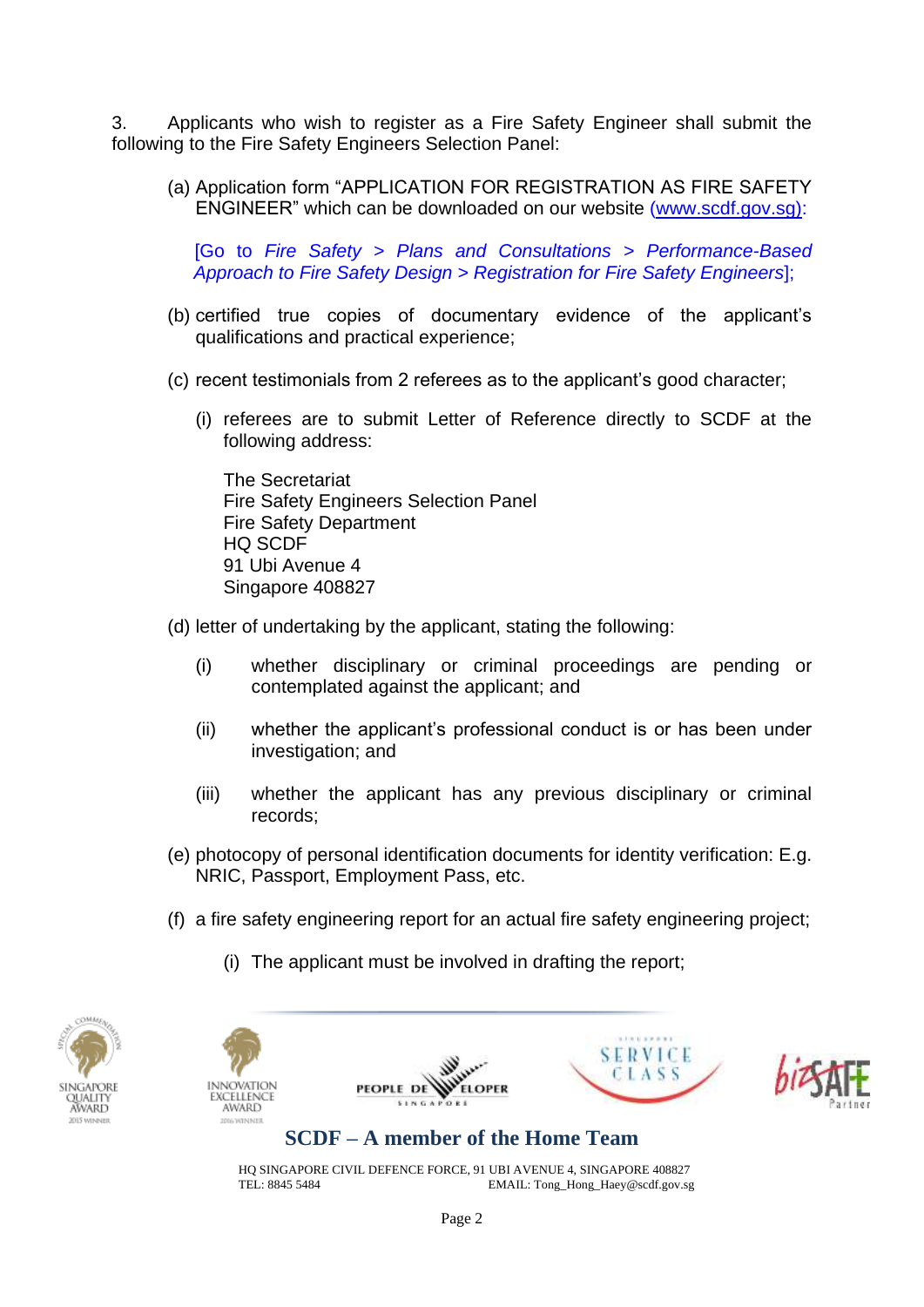- (ii) The report should best illustrate the range and depth of the applicant's fire engineering knowledge;
- (iii) The report shall be reviewed and substantiated by the project FSE as being a true representation of the applicant's work;
- (iv)In the case of an applicant who is a foreign registered FSE, his/her work shall be reviewed and substantiated by the project director associated with the project.

4. One set of the above supporting documents is to be submitted in digital copy (CD-ROM) to the addressee below, together with a non-refundable application fee of S\$475.

Customer Service Centre Fire Safety Engineers Selection Panel Fire Safety Department HQ SCDF 91 Ubi Avenue 4 Singapore 408827

5. Payment can be made online at [https://www.scdf.gov.sg/payment.](https://www.scdf.gov.sg/payment) Applicant can submit the payment under "Miscellaneous Payments" and indicate "FSE Registration application - *<Name of applicant>*" under the "Description of Payment" field. Applicant must include the online payment receipt as part of the above supporting documents to be mailed to SCDF.

6. Applicants who meet the above requirements will be selected by SCDF to attend an interview with the Fire Safety Engineers Selection Panel. Interviews for registration will tentatively commence around Mar/Apr 2022 onwards. Shortlisted applicants will be notified of the interview date and time around one month before the interview.

7. For more information on the performance-based fire safety regulatory system, you may visit the SCDF website [\(www.scdf.gov.sg\)](http://www.scdf.gov.sg/).

[Go to *Fire Safety > Plans and Consultations > Performance-Based Approach to Fire Safety Design >> Performance-Based Plan Approval Process*]











## **SCDF – A member of the Home Team**

HQ SINGAPORE CIVIL DEFENCE FORCE, 91 UBI AVENUE 4, SINGAPORE 408827<br>FMAIL: Tong Hong Haev@scdf gov ss EMAIL: Tong\_Hong\_Haey@scdf.gov.sg